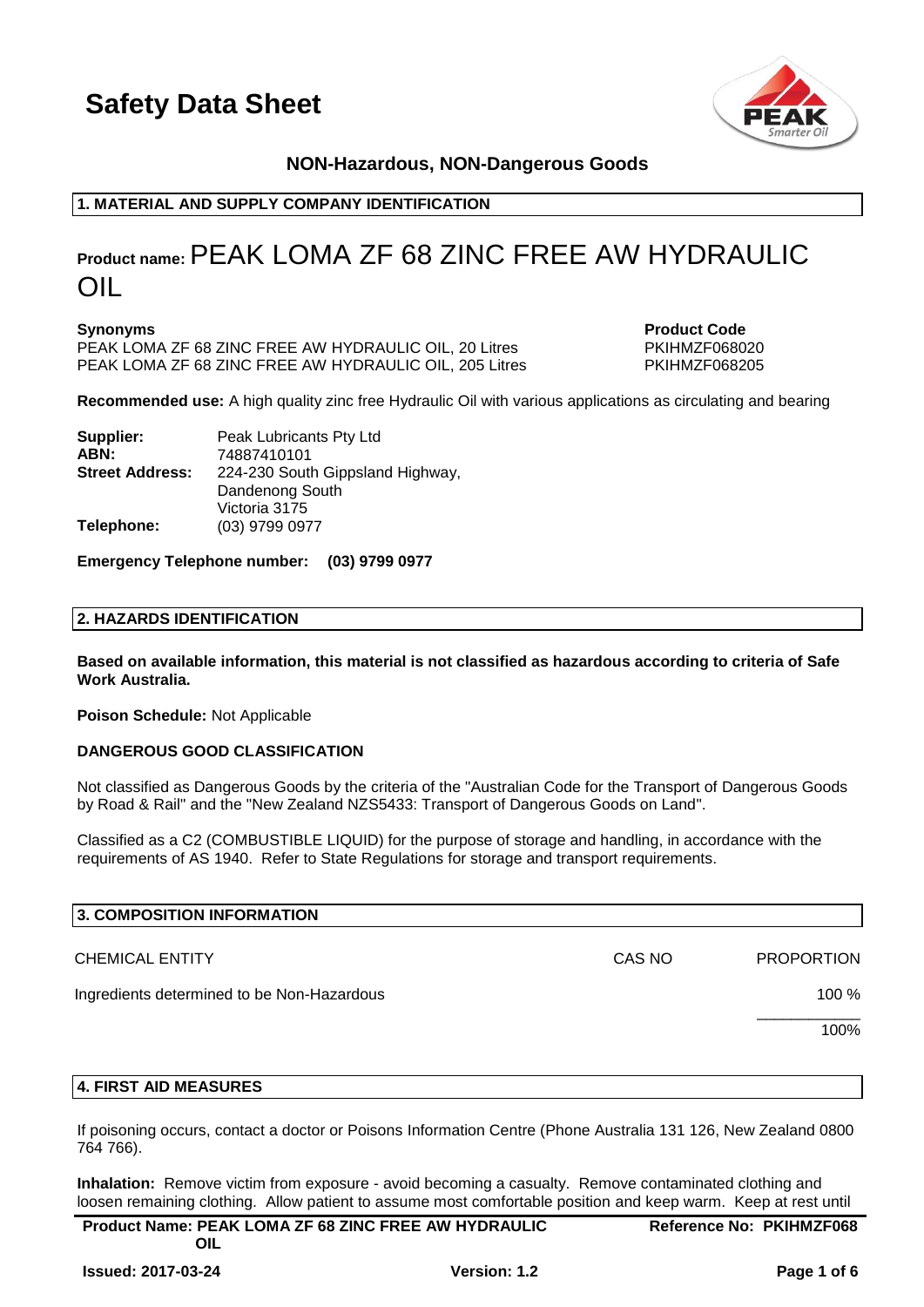

fully recovered. Seek medical advice if effects persist.

**Skin Contact:** If skin or hair contact occurs, remove contaminated clothing and flush skin and hair with running water. If swelling, redness, blistering or irritation occurs seek medical assistance.

**Eye contact:** If in eyes wash out immediately with water. In all cases of eye contamination it is a sensible precaution to seek medical advice.

**Ingestion:** Rinse mouth with water. If swallowed, do NOT induce vomiting. Give a glass of water to drink. Never give anything by the mouth to an unconscious patient. If vomiting occurs give further water. Seek medical advice.

**PPE for First Aiders:** Wear safety shoes, overalls, gloves, safety glasses. Available information suggests that gloves made from nitrile rubber should be suitable for intermittent contact. However, due to variations in glove construction and local conditions, the user should make a final assessment. Always wash hands before smoking, eating, drinking or using the toilet. Wash contaminated clothing and other protective equipment before storing or re-using.

**Notes to physician:** Treat symptomatically.

#### **5. FIRE FIGHTING MEASURES**

**Hazchem Code:** Not applicable.

**Suitable extinguishing media:** If material is involved in a fire use water fog (or if unavailable fine water spray), alcohol resistant foam, standard foam, dry agent (carbon dioxide, dry chemical powder).

**Specific hazards: Combustible liquid.** 

**Fire fighting further advice:** On burning or decomposing may emit toxic fumes. Fire fighters to wear selfcontained breathing apparatus and suitable protective clothing if risk of exposure to vapour or products of combustion or decomposition.

## **6. ACCIDENTAL RELEASE MEASURES**

#### **SMALL SPILLS**

Wear protective equipment to prevent skin and eye contamination. Avoid inhalation of vapours or dust. Wipe up with absorbent (clean rag or paper towels). Collect and seal in properly labelled containers or drums for disposal.

#### **LARGE SPILLS**

Clear area of all unprotected personnel. Slippery when spilt. Avoid accidents, clean up immediately. Wear protective equipment to prevent skin and eye contamination and the inhalation of vapours. Work up wind or increase ventilation. Contain - prevent run off into drains and waterways. Use absorbent (soil, sand or other inert material). Collect and seal in properly labelled containers or drums for disposal. If contamination of crops, sewers or waterways has occurred advise local emergency services.

#### **Dangerous Goods - Initial Emergency Response Guide No:** Not applicable

#### **7. HANDLING AND STORAGE**

**Handling:** Avoid eye contact and repeated or prolonged skin contact. Avoid inhalation of vapour, mist or aerosols.

**Storage:** Store in a cool, dry, well-ventilated place and out of direct sunlight. Store away from foodstuffs. Store

**Product Name: PEAK LOMA ZF 68 ZINC FREE AW HYDRAULIC OIL**

**Reference No: PKIHMZF068**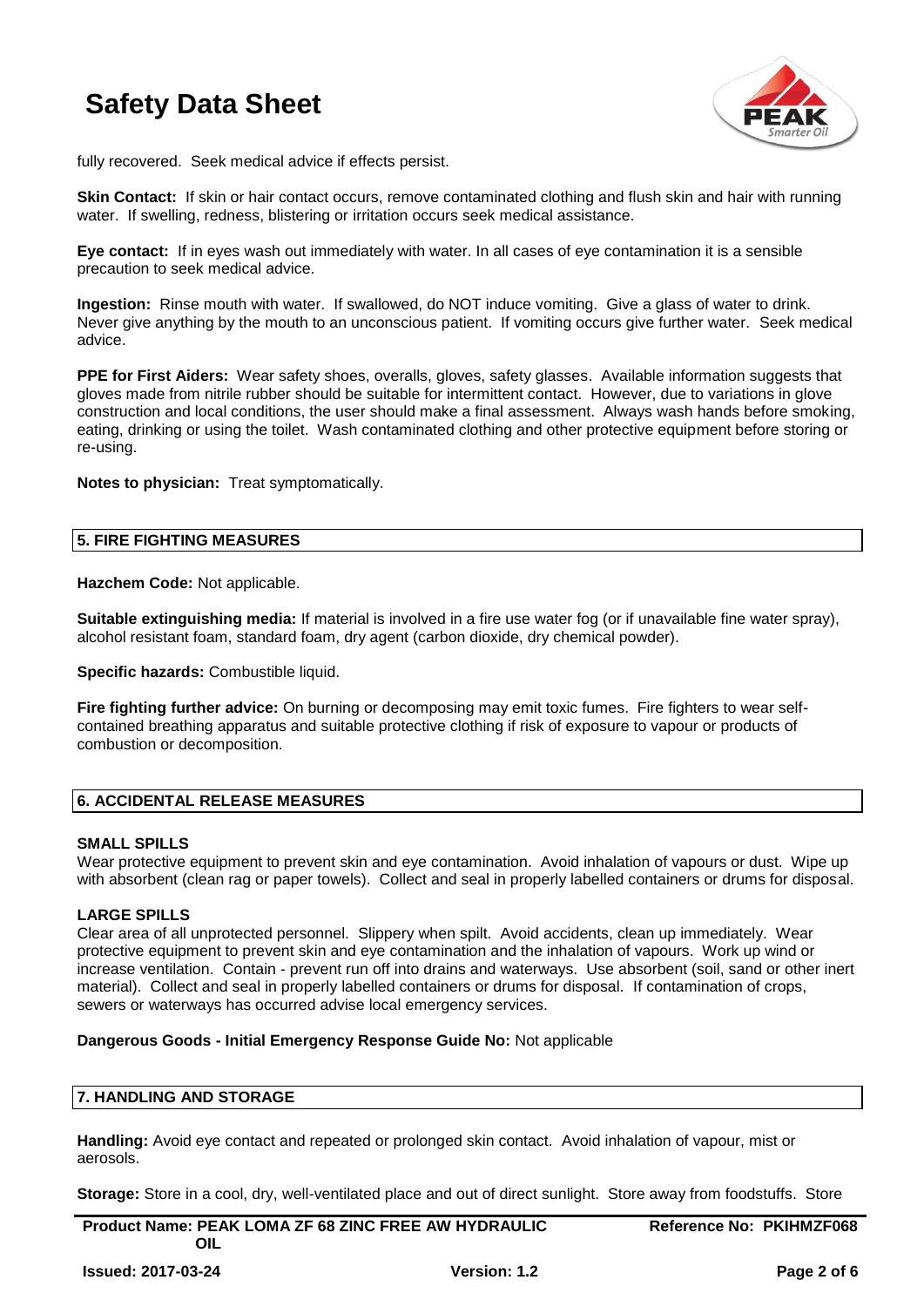

away from incompatible materials described in Section 10. Store away from sources of heat and/or ignition. Keep container standing upright. Keep containers closed when not in use - check regularly for leaks.

Classified as a C2 (COMBUSTIBLE LIQUID) for the purpose of storage and handling, in accordance with the requirements of AS 1940. Refer to State Regulations for storage and transport requirements.

## **8. EXPOSURE CONTROLS / PERSONAL PROTECTION**

**National occupational exposure limits:** No value assigned for this specific material by Safe Work Australia.

**Biological Limit Values:** As per the "National Model Regulations for the Control of Workplace Hazardous Substances (Safe Work Australia)" the ingredients in this material do not have a Biological Limit Allocated.

**Engineering Measures:** Natural ventilation should be adequate under normal use conditions.

**Personal Protection Equipment:** SAFETY SHOES, OVERALLS, GLOVES, SAFETY GLASSES.

Personal protective equipment (PPE) must be suitable for the nature of the work and any hazard associated with the work as identified by the risk assessment conducted.

Wear safety shoes, overalls, gloves, safety glasses. Available information suggests that gloves made from nitrile rubber should be suitable for intermittent contact. However, due to variations in glove construction and local conditions, the user should make a final assessment. Always wash hands before smoking, eating, drinking or using the toilet. Wash contaminated clothing and other protective equipment before storing or re-using.

**Hygiene measures:** Keep away from food, drink and animal feeding stuffs. When using do not eat, drink or smoke. Wash hands prior to eating, drinking or smoking. Avoid contact with clothing. Avoid eye contact and repeated or prolonged skin contact. Avoid inhalation of vapour, mist or aerosols. Ensure that eyewash stations and safety showers are close to the workstation location.

#### **9. PHYSICAL AND CHEMICAL PROPERTIES**

| Form:<br>Colour:<br>Odour:                                                                                                                                                                                                                                                                                                                | Liquid<br>N Av<br>Characterisitc |                                                                                                                              |
|-------------------------------------------------------------------------------------------------------------------------------------------------------------------------------------------------------------------------------------------------------------------------------------------------------------------------------------------|----------------------------------|------------------------------------------------------------------------------------------------------------------------------|
| Solubility:<br><b>Specific Gravity:</b><br>Density:<br><b>Relative Vapour Density (air=1):</b><br>Vapour Pressure (20 °C):<br>Flash Point (°C):<br>Flammability Limits (%):<br><b>Autoignition Temperature (°C):</b><br>Melting Point/Range (°C):<br><b>Boiling Point/Range (°C):</b><br>pH:<br><b>Viscosity:</b><br>Total VOC (g/Litre): |                                  | N Av<br>N Av<br>0.8630 g/mL @ 15°C<br>N Av<br>N Av<br>>210<br>N Av<br>N Av<br>N Av<br>N Av<br>N Av<br>68 cSt @ 40 °C<br>N Av |

(Typical values only - consult specification sheet)  $N Av = Not available, N App = Not applicable$ 

#### **10. STABILITY AND REACTIVITY**

**Product Name: PEAK LOMA ZF 68 ZINC FREE AW HYDRAULIC OIL**

**Reference No: PKIHMZF068**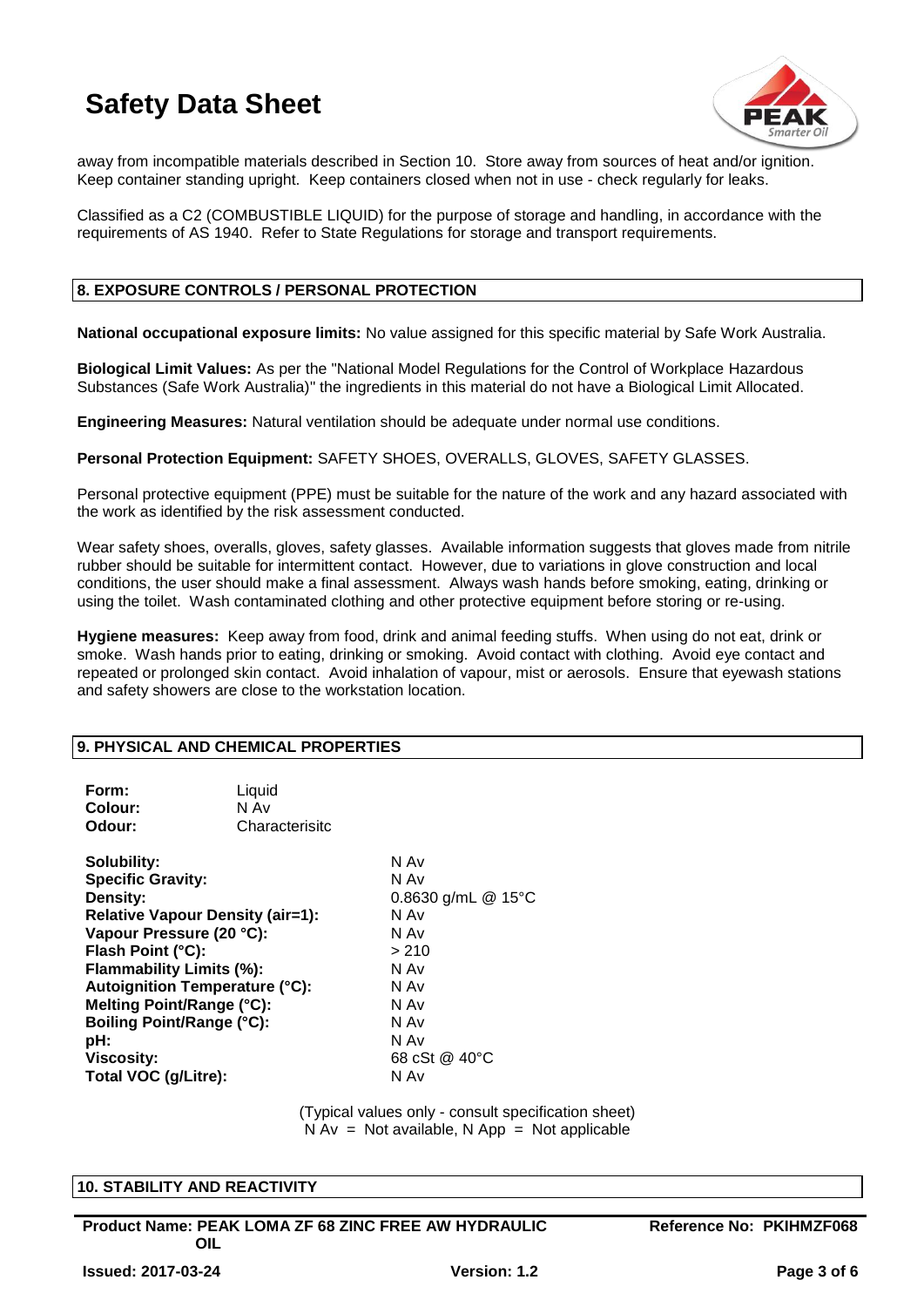

**Chemical stability:** This material is thermally stable when stored and used as directed.

**Conditions to avoid:** Elevated temperatures and sources of ignition.

**Incompatible materials:** Oxidising agents.

**Hazardous decomposition products:** Oxides of carbon and nitrogen, smoke and other toxic fumes.

**Hazardous reactions:** No known hazardous reactions.

#### **11. TOXICOLOGICAL INFORMATION**

No adverse health effects expected if the product is handled in accordance with this Safety Data Sheet and the product label. Symptoms or effects that may arise if the product is mishandled and overexposure occurs are:

#### **Acute Effects**

**Inhalation:** Material may be an irritant to mucous membranes and respiratory tract.

**Skin contact:** Contact with skin may result in irritation.

**Ingestion:** Swallowing can result in nausea, vomiting and irritation of the gastrointestinal tract.

**Eye contact:** May be an eye irritant.

#### **Acute toxicity**

**Inhalation:** This material has been classified as non-hazardous. Acute toxicity estimate (based on ingredients): LC50 > 20.0 mg/L for vapours or LC50 > 5.0 mg/L for dust and mist or LC50 > 20,000 ppm for gas

**Skin contact:** This material has been classified as non-hazardous. Acute toxicity estimate (based on ingredients): >2,000 mg/Kg bw

**Ingestion:** This material has been classified as non-hazardous. Acute toxicity estimate (based on ingredients): >2,000 mg/Kg bw

**Corrosion/Irritancy:** Eye: this material has been classified as not corrosive or irritating to eyes. Skin: this material has been classified as not corrosive or irritating to skin.

**Sensitisation:** Inhalation: this material has been classified as not a respiratory sensitiser. Skin: this material has been classified as not a skin sensitiser.

**Aspiration hazard:** This material has been classified as non-hazardous.

**Specific target organ toxicity (single exposure):** This material has been classified as non-hazardous.

#### **Chronic Toxicity**

**Mutagenicity:** This material has been classified as non-hazardous.

**Carcinogenicity:** This material has been classified as non-hazardous.

**Reproductive toxicity (including via lactation):** This material has been classified as non-hazardous.

**Specific target organ toxicity (repeat exposure):** This material has been classified as non-hazardous.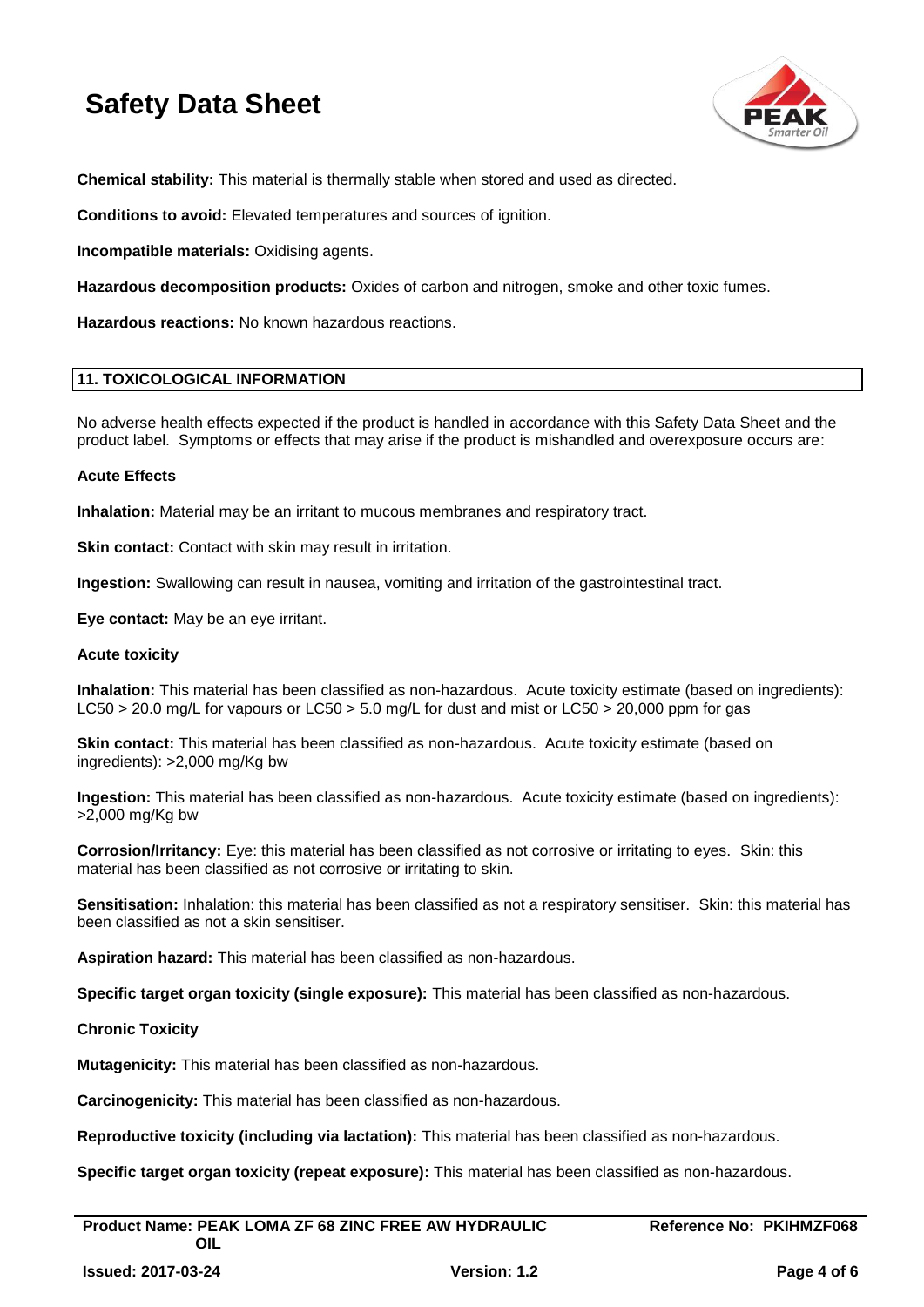

# **12. ECOLOGICAL INFORMATION**

Avoid contaminating waterways.

**Acute aquatic hazard:** This material has been classified as non-hazardous. Acute toxicity estimate (based on ingredients): >100 mg/L

**Long-term aquatic hazard:** This material has been classified as non-hazardous. Non-rapidly or rapidly degradable substance for which there are adequate chronic toxicity data available OR in the absence of chronic toxicity data, Acute toxicity estimate (based on ingredients): >100 mg/L, where the substance is not rapidly degradable and/or BCF  $<$  500 and/or log  $K_{ow}$   $<$  4.

**Ecotoxicity:** No information available.

**Persistence and degradability:** No information available.

**Bioaccumulative potential:** No information available.

**Mobility:** No information available.

#### **13. DISPOSAL CONSIDERATIONS**

Persons conducting disposal, recycling or reclamation activities should ensure that appropriate personal protection equipment is used, see "Section 8. Exposure Controls and Personal Protection" of this SDS.

If possible material and its container should be recycled. If material or container cannot be recycled, dispose in accordance with local, regional, national and international Regulations.

#### **14. TRANSPORT INFORMATION**

## **ROAD AND RAIL TRANSPORT**

Not classified as Dangerous Goods by the criteria of the "Australian Code for the Transport of Dangerous Goods by Road & Rail" and the "New Zealand NZS5433: Transport of Dangerous Goods on Land".

#### **MARINE TRANSPORT**

Not classified as Dangerous Goods by the criteria of the International Maritime Dangerous Goods Code (IMDG Code) for transport by sea.

## **AIR TRANSPORT**

Not classified as Dangerous Goods by the criteria of the International Air Transport Association (IATA) Dangerous Goods Regulations for transport by air.

# **15. REGULATORY INFORMATION**

## **This material is not subject to the following international agreements:**

Montreal Protocol (Ozone depleting substances) The Stockholm Convention (Persistent Organic Pollutants) The Rotterdam Convention (Prior Informed Consent)

Basel Convention (Hazardous Waste)

International Convention for the Prevention of Pollution from Ships (MARPOL)

## **This material/constituent(s) is covered by the following requirements:**

• All components of this product are listed on or exempt from the Australian Inventory of Chemical Substances (AICS).

• All components of this product are listed on or exempt from the New Zealand Inventory of Chemical

| <b>Product Name: PEAK LOMA ZF 68 ZINC FREE AW HYDRAULIC</b> | <b>Reference No: PKIHMZF068</b> |
|-------------------------------------------------------------|---------------------------------|
| OIL                                                         |                                 |